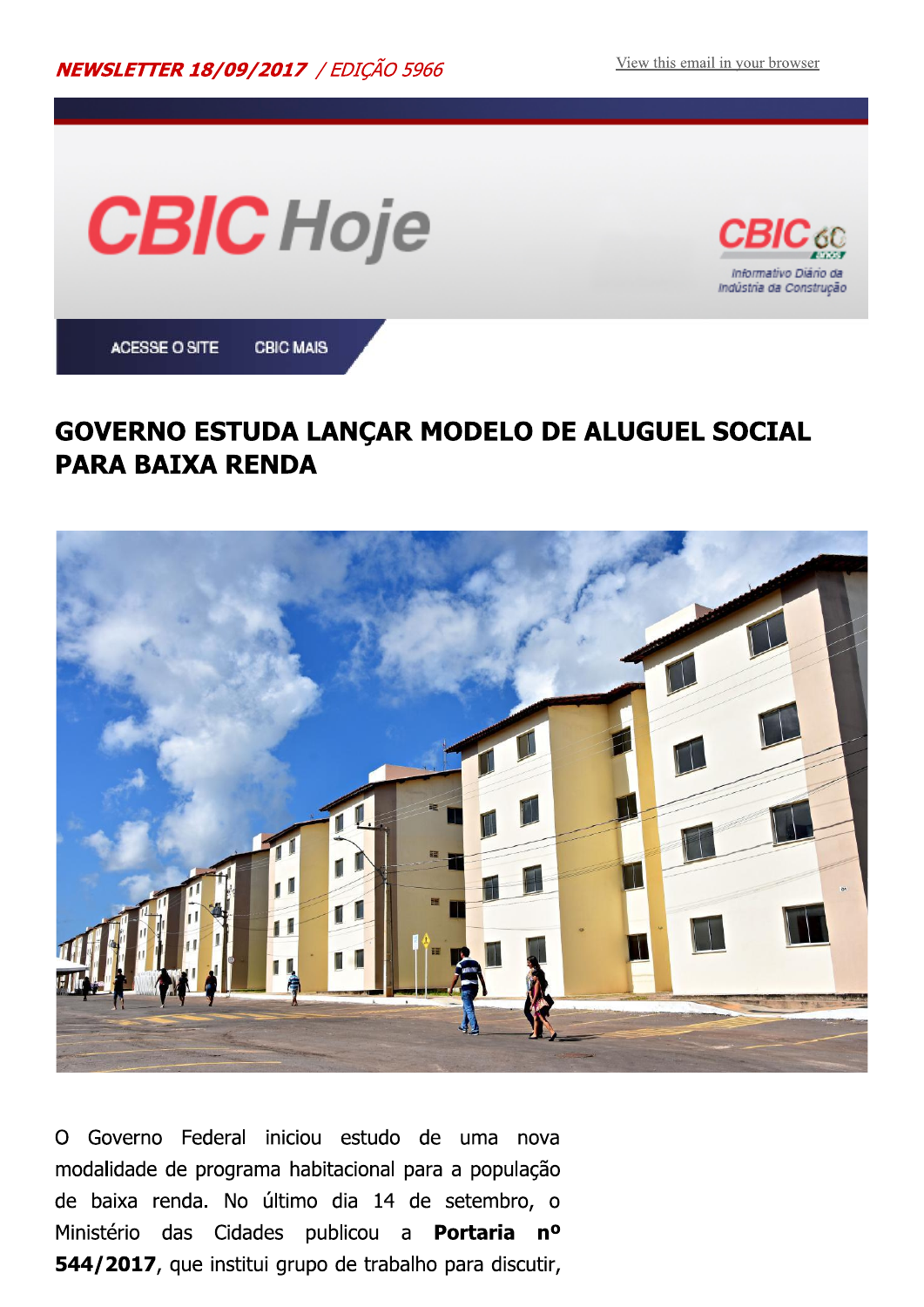formular e propor um novo programa do Governo Federal destinado a viabilizar empreendimentos habitacionais em benefício preferencial de famílias de baixa renda e/ou em situação de vulnerabilidade, na modalidade de aluguel social, a serem ofertados pela iniciativa privada. A abertura dos trabalhos do GT Aluguel Social estava prevista para hoje (18/09).

A ideia é lançar um modelo de aluguel social. A proposta seria a construção de empreendimentos habitacionais com a garantia de até 30 anos de aluguéis a serem pagos pelo Governo Federal, visando ampliar a oferta de unidades habitacionais. A portaria impõe celeridade ao grupo, estabelecendo prazo de 30 dias para execução dos trabalhos, podendo ser prorrogado por igual período mediante solicitação do coordenador do grupo. A norma prevê, também, que o coordenador dos trabalhos poderá convidar especialistas e representantes de organizações do setor público e privado que possam agregar informação, conhecimento e valor à iniciativa do Ministério para participar das reuniões.

O programa do aluguel social não substituirá o Minha Casa, Minha Vida, tratando-se de uma nova política social para a população de baixa renda. A princípio, o nome da iniciativa será Programa de Locação Social.

**EM BUSCA DE CRÉDITO PARA SUA OBRA?** 

Temos o seguro **DFI** que atende às exigências dos bancos!





(Com informações do Rede Brasil News)



### DEBATE DISSEMINA CONHECIMENTO SOBRE OPERAÇÕES **URBANAS CONSORCIADAS**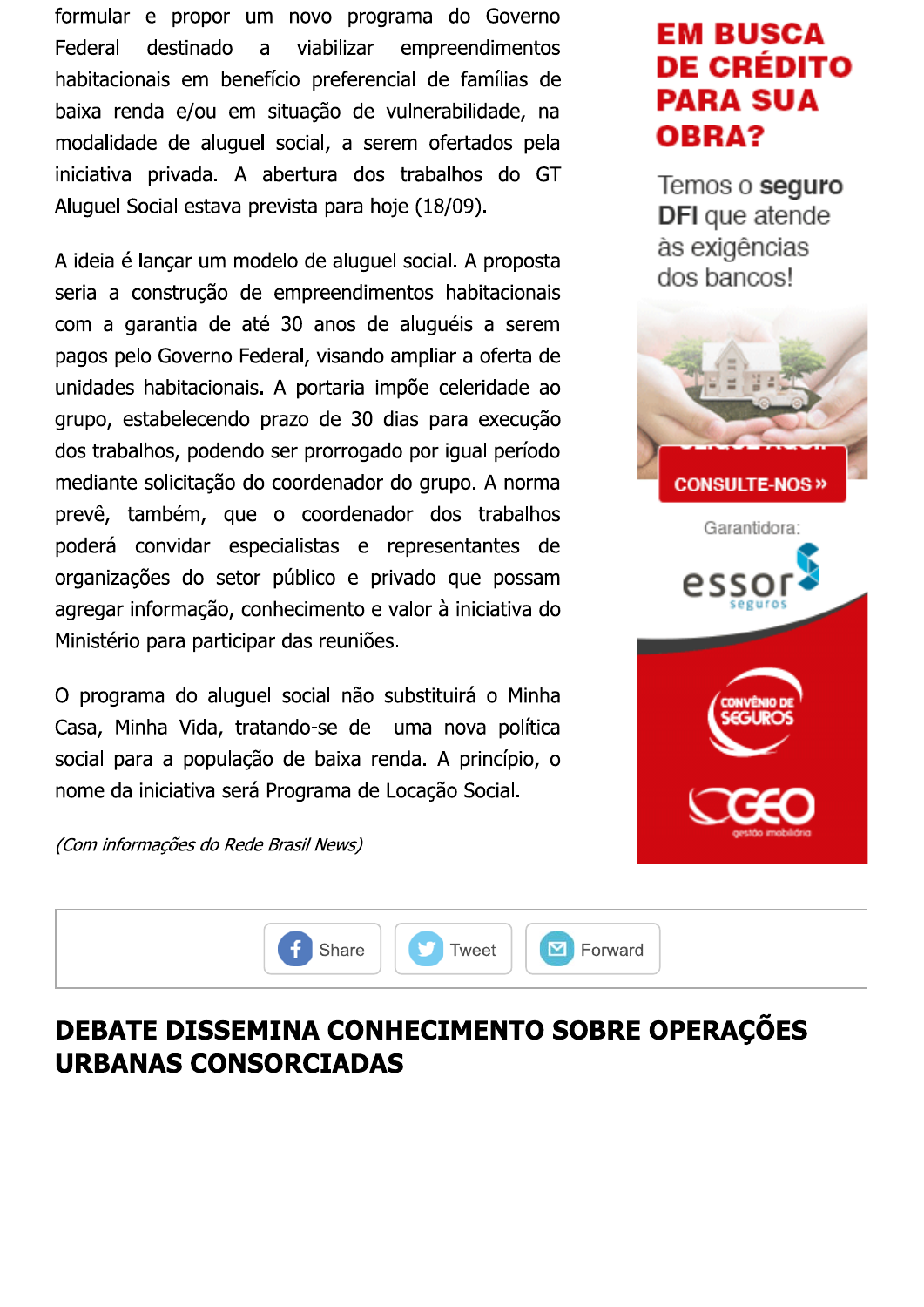

O evento "Oportunidades de Investimentos em Operações Urbanas Consorciadas", promovido pela CBIC, por meio da sua Comissão da Indústria Imobiliária (CII) e da Comissão de Infraestrutura (COP), em parceria com o Ministério das Cidades, Caixa, FGTS e Sinduscon-PE, no último dia 15 de setembro, das 10h às 16h, cumpriu o seu papel de incluir entre as opções dos empresários da construção e dos representantes do poder público a modalidade de negócio até então pouco conhecida ou praticada pelos segmentos público e privado.

A impressão partiu do nível de interesse dos presentes durante os debates iniciados na parte da tarde, após as apresentações. Mediados pela diretora de Assuntos Imobiliários do Sinduscon-PE e vice-presidente da CBIC, Betinha Nascimento, os construtores buscaram se aprofundar sobre a viabilidade da aplicação das operações urbanas consorciadas em obras locais, suas vantagens diante de outras modalidades de negócio e os trâmites necessários. "Através dos questionamentos tivemos a satisfação de perceber que tanto os empresários quanto os representantes do poder público presentes já compreenderam as operações urbanas consorciadas como uma alternativa viável para retirar projetos do papel voltados para a infraestrutura ou habitação de interesse social, por exemplo", avalia Betinha Nascimento, que destacou a participação do secretário de Infraestrutura e Serviços Urbanos da Prefeitura do Recife e presidente da Empresa de Manutenção e Limpeza Urbana (Emlurb), Roberto Gusmão, e do secretário de Desenvolvimento Sustentável e Meio Ambiente, também da PCR, Bruno Schwambach.

Temas - O encontro, correalizado pelo Senai Nacional e com um público superior a 100 empresários da construção e representantes do poder público do Nordeste, foi composto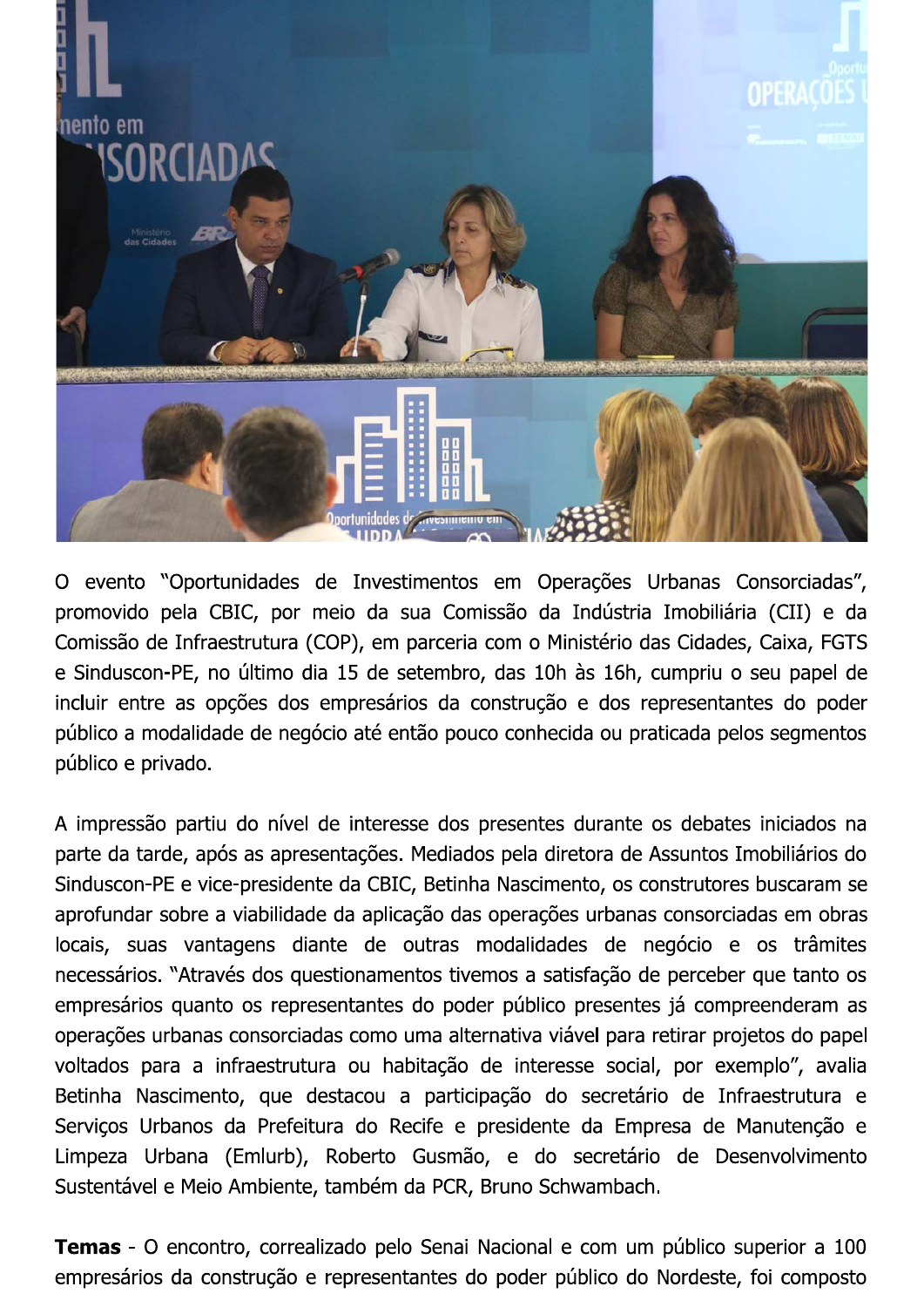por dois painéis, nos quais foram divididos seis palestras que fomentaram os debates. No primeiro painel, ocorrido na parte da manhã, foram ministradas as seguintes palestras: "Operação Urbana Consorciada – Conceito/ Estatuto da Cidade", por Camila Maleronka, consultora do Banco Interamericano de Desenvolvimento e do Banco Mundial na área de Urbanismo, "Instrução Normativa - IN 33/2014 do Ministério das Cidades", ministrada pelo diretor de Gestão de Risco e Reabilitação Urbana da Secretaria Nacional de Desenvolvimento Urbano do Ministério das Cidades, Marcus Vinícius Rego, e "Aspectos Relevantes para a Aplicação do FGTS em Operação Urbana Consorciada", apresentada pelo gerente nacional de Ativos do FGTS, Marcos Costa Reis.

No segundo painel, realizado na parte da tarde, foram proferidas as palestras "Modelagem" Financeira e Estruturação PPP para Aplicação em Operações Urbanas Consorciadas ", pelo gerente executivo da Gerência Nacional de Padronização e Normas Técnicas de Governo e da Vice-Presidência de Governo da Caixa, André Araújo, "Experiência em Operação Urbana Consorciada", ministrada pela gerente executiva Nacional de Desenvolvimento de Fundos Estruturados, da Vice-Presidência de Ativos de Terceiros da Caixa, Laiza Santa Rosa, e "Operações Urbanas Consorciadas - Evolução, Aprendizado e Experiências do Estado de São Paulo", proferida pelo diretor de Operações Urbanas de São Paulo, Vladimir Ávila. As apresentações já estão disponíveis no site da CBIC.



### III ENCONTRO NACIONAL DA INDÚSTRIA DA CONSTRUÇÃO CONTARÁ COM A PARTICIPAÇÃO DO DEPUTADO ROGÉRIO **MARINHO (PSDB/RN)**

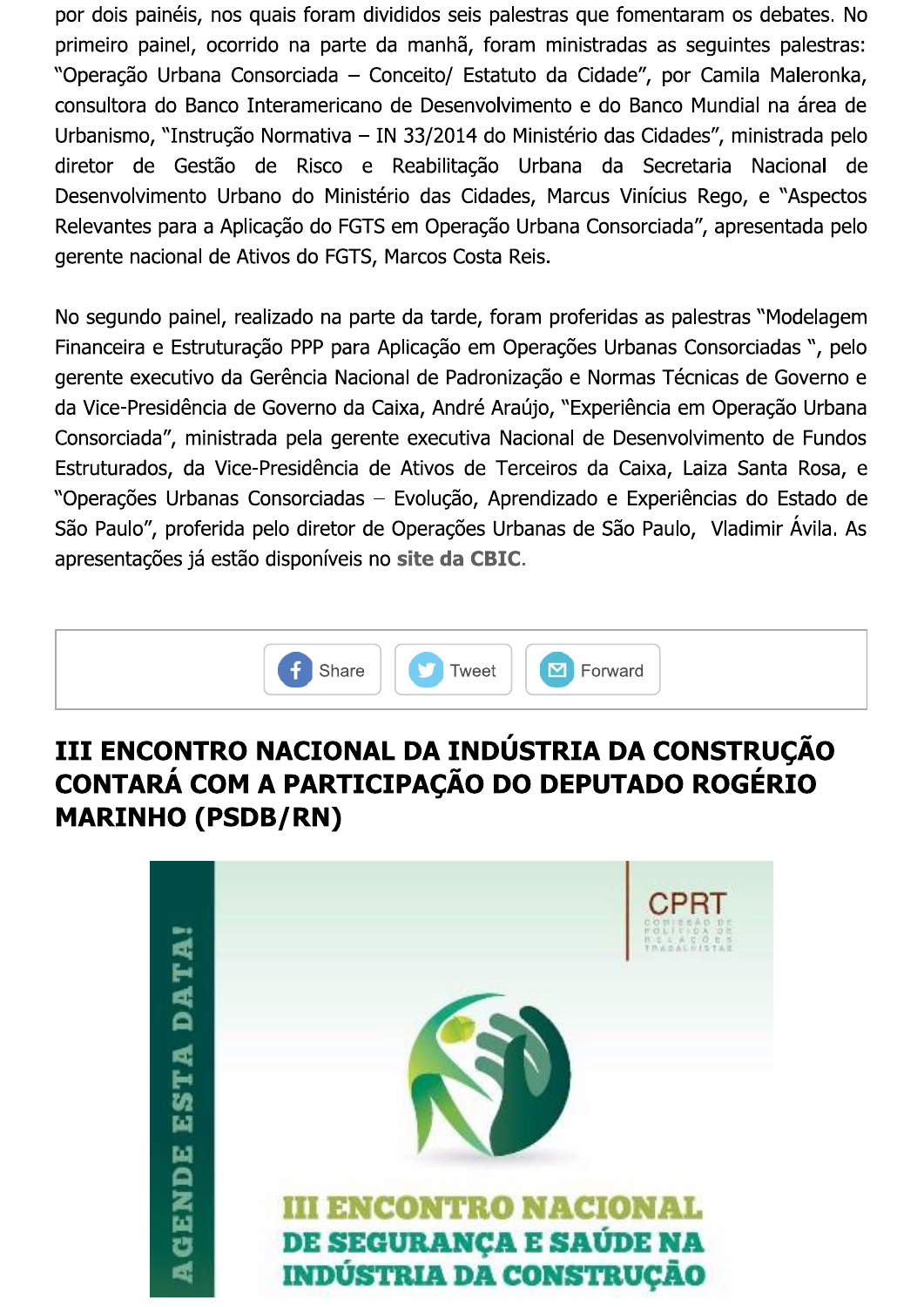O Deputado Rogério Marinho (PSDB/RN), relator da Reforma Trabalhista na Câmara dos Deputados, que resultou na Lei 13.467, de 13/07/2017, confirmou participação no painel "Edificar o Trabalho", que será realizado no dia 10 de outubro, no Centro de Eventos Brasil 21, em Brasília, por ocasião do III Encontro Nacional de Segurança e Saúde na Indústria da Construção, com início às 9h e término às 16h.

Para o painel "Edificar o Trabalho", que será realizado na parte da manhã e contará com a mediação do jornalista Alexandre Garcia, dois importantes destaques: o lançamento da Nacional de Prevenção de Acidentes  $na$ Indústria da Construção Campanha (Campat Construção 2017/2018) e o debate sobre a Modernização das Leis do Trabalho. Estão previstas as participações da Secretária de Inspeção do Trabalho e de representantes do Judiciário; Ministério Público do Trabalho e dos Trabalhadores do setor. A Campat Construção, iniciativa pioneira desenvolvida pela CBIC, com a correalização do Sesi-DN, em parceria com o Ministério do Trabalho, é uma das principais ações estratégicas desta entidade para combater a informalidade e fomentar a segurança, saúde e o bem estar do trabalhador da construção.

Durante a tarde também estão previstas apresentações sobre as "Ações estratégicas do Sesi para a indústria da construção" e "Divulgação do Seconci", seguida de palestra com a participação de representante do Ministério do Trabalho. Participe! Inscrições gratuitas aqui. Vagas limitadas.



# WORKSHOP IMPLEMENTAÇÃO DO BIM CHEGA A BRASÍLIA



Com o objetivo de democratizar o conhecimento sobre o Building Information Modeling (BIM) e dar subsídio à implementação da metodologia nas empresas, o Workshop Implementação do BIM chega à capital federal. O roadshow já passou por seis cidades: Belo Horizonte (MG), Recife (PE), Fortaleza (CE), Manaus (AM), São Luís (MA) e São Paulo (SP). A próxima edição do evento será na terça-feira, 26 de setembro, das 13h30 às 18h,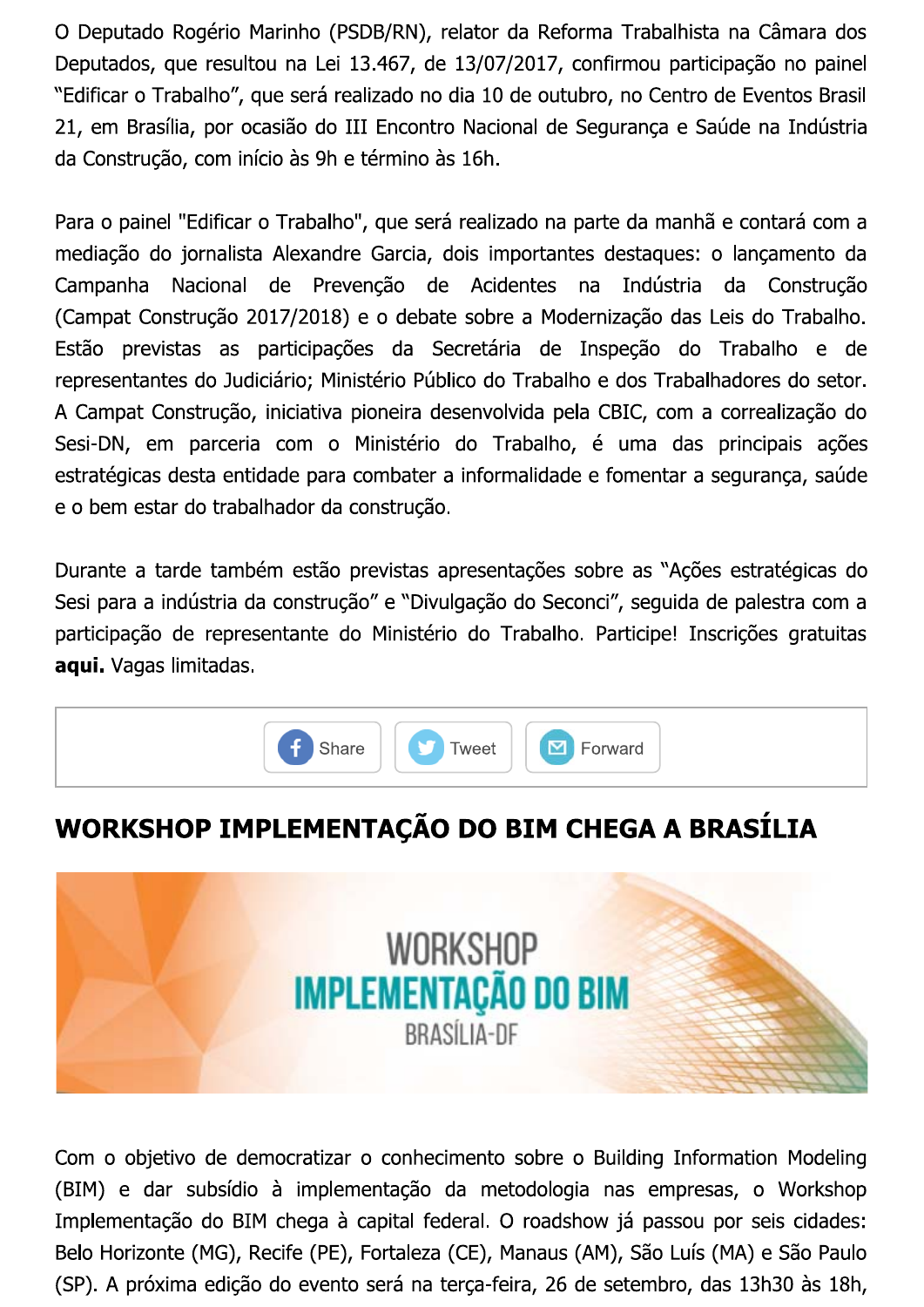no auditório do Sindicato da Indústria da Construção Civil (Sinduscon-DF), em Brasília.

O presidente da Comissão de Materiais, Tecnologia, Qualidade e Produtividade da Câmara Brasileira da Indústria da Construção (Comat) da CBIC, Dionyzio Klavdianos, explica que o BIM pode ser considerado uma inovação mais complexa que outras e exige, de fato, uma boa preparação, estudo e prática pelas empresas, além de ter um custo mais alto. "No roadshow, levamos profissionais afeitos ao tema, que podem ajudar o empresário na eliminação de dúvidas e facilitar a escolha por um caminho mais seguro, no que tange a este revolucionário sistema de gestão de processo", afirma.

A programação inclui a apresentação da Coletânea BIM da CBIC e de empresas com serviços especializados na plataforma, bem como palestras sobre o papel dos desenvolvedores de softwares BIM e experiências bem-sucedidas no segmento. As inscrições estão abertas e podem ser feitas pelo site do Sinduscon-DF. Clique aqui e inscreva-se!

O roadwshow é realizado pela CBIC, por meio da sua Comat, com a correalização do Senai Nacional. Em Brasília, é promovido pelo Sinduscon-DF e conta com apoio da Associação de Empresas do Mercado Imobiliário (Ademi-DF), Associação Brasiliense de Construtores (Asbraco), Conselho de Arquitetura e Urbanismo (CAU-DF), Clube de Engenharia de Brasília (Cenb), Conselho Regional de Engenharia e Agronomia (Crea-DF) e Sindicato dos Engenheiros (Senge-DF).



# COTAS DE EMPREGO DE PESSOAS COM DEFICIÊNCIA TAMBÉM SERÃO FISCALIZADAS PELO ESOCIAL



No próximo dia 21 de setembro será comemorado o "Dia Nacional de Luta da Pessoa com Deficiência". A data marca a luta pela inclusão dessas pessoas e, segundo o Seconci-SP (Serviço Social da Construção), é uma oportunidade para chamar a atenção das empresas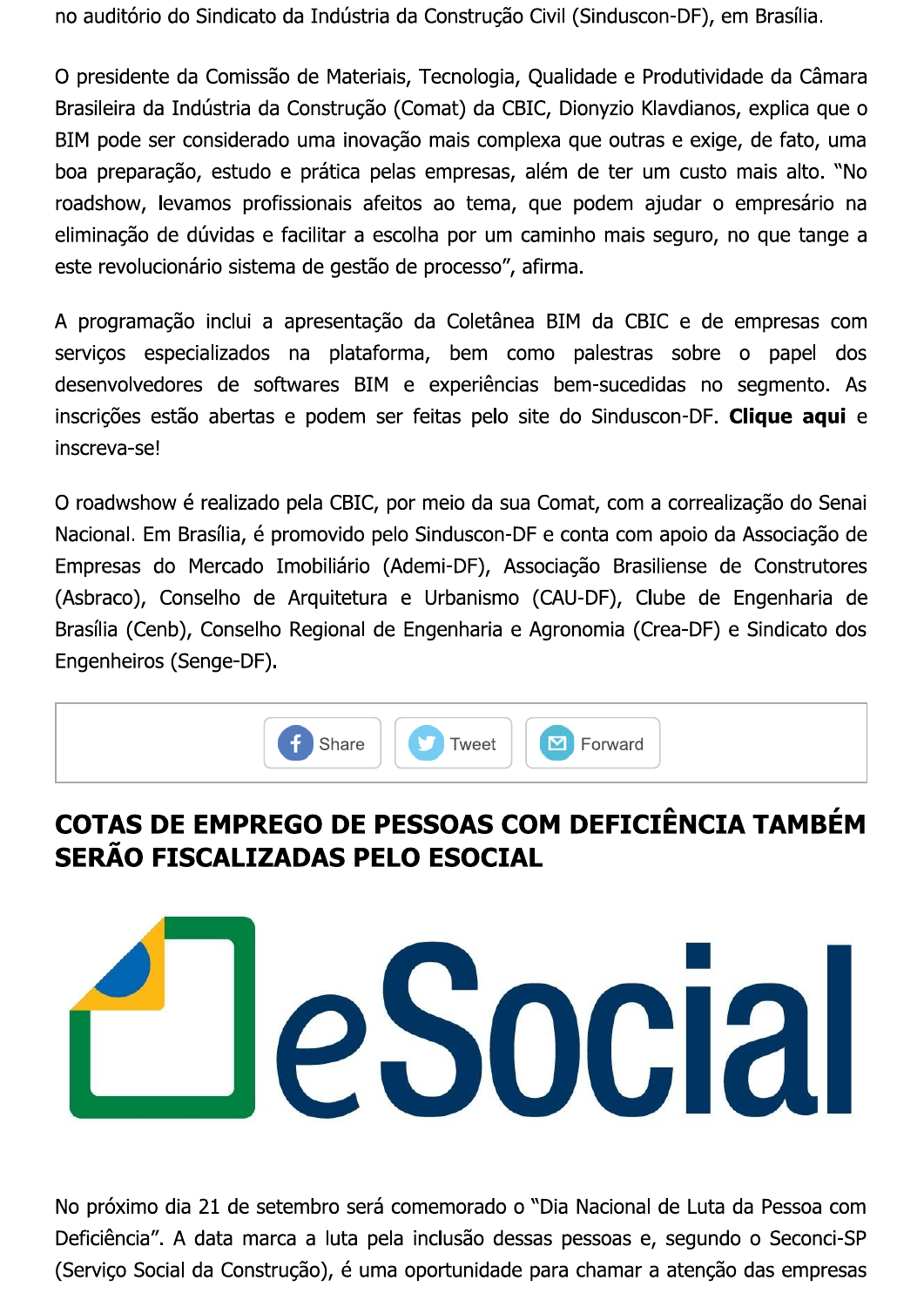para a necessidade de ações que incluam as Pessoas com Deficiência (PCDs) no mercado de trabalho e alertar sobre a fiscalização em tempo real do cumprimento da legislação de cotas de emprego das mesmas, por meio do eSocial, a partir de 2018.

Desde a aprovação da Lei 8213, em 1991, que obriga as corporações com mais de 100 funcionários a incluírem PCDs em seus quadros de colaboradores, as companhias iniciaram programas para preencher essas vagas. O cumprimento da legislação, entretanto, esbarra em dificuldades como falta de profissionais habilitados disponíveis para determinadas funções e dificuldades de acessibilidade urbana.

Segundo a dra. Norma Araujo, superintendente do Instituto de Ensino e Pesquisa Armênio Crestana (Iepac) do Seconci-SP, com o eSocial o governo detectará imediatamente as empresas que não estão cumprindo as cotas. O eSocial é a plataforma criada pelo governo federal que obrigará as companhias a enviar as informações referentes às obrigações fiscais, previdenciárias e trabalhistas dos seus funcionários em tempo real. "Por isso, as empresas precisam intensificar seus esforços para inserir esses profissionais em seus quadros", recomenda a médica.

"Nesse processo, a primeira preocupação dos empresários deve ser com a questão da segurança desses trabalhadores. Os gestores devem saber em qual local e função eles podem ser alocados, sem prejuízo para a sua saúde ou produtividade. E, nesse ponto, o Seconci-SP possui capacidade e conhecimento técnico para ajudar as construtoras e incorporadoras", informa a superintendente do Iepac. Em 2016, a entidade atualizou seu 'Estudo de Viabilidade para Inserção Segura de PCD na Construção Civil'. O material é um quia prático que permite às companhias da construção civil verificarem os postos de trabalho onde os PCDs podem ser inseridos com segurança, de acordo com a sua deficiência.

Para as empresas que não encontrem esses profissionais com facilidade, a médica recomenda um processo de seleção aberto continuamente para pessoas com qualquer tipo de deficiência. "Nossa expectativa é que estas ações e orientações também possibilitem a inserção segura de PCDs por todas as empresas, mesmo as que não estejam obrigadas ao cumprimento da cota", destaca.

(Com informações do Seconci-SP)



#### **ENCONTRO DO SINDUSCON-MG COM O COMANDO DA AERONÁUTICA**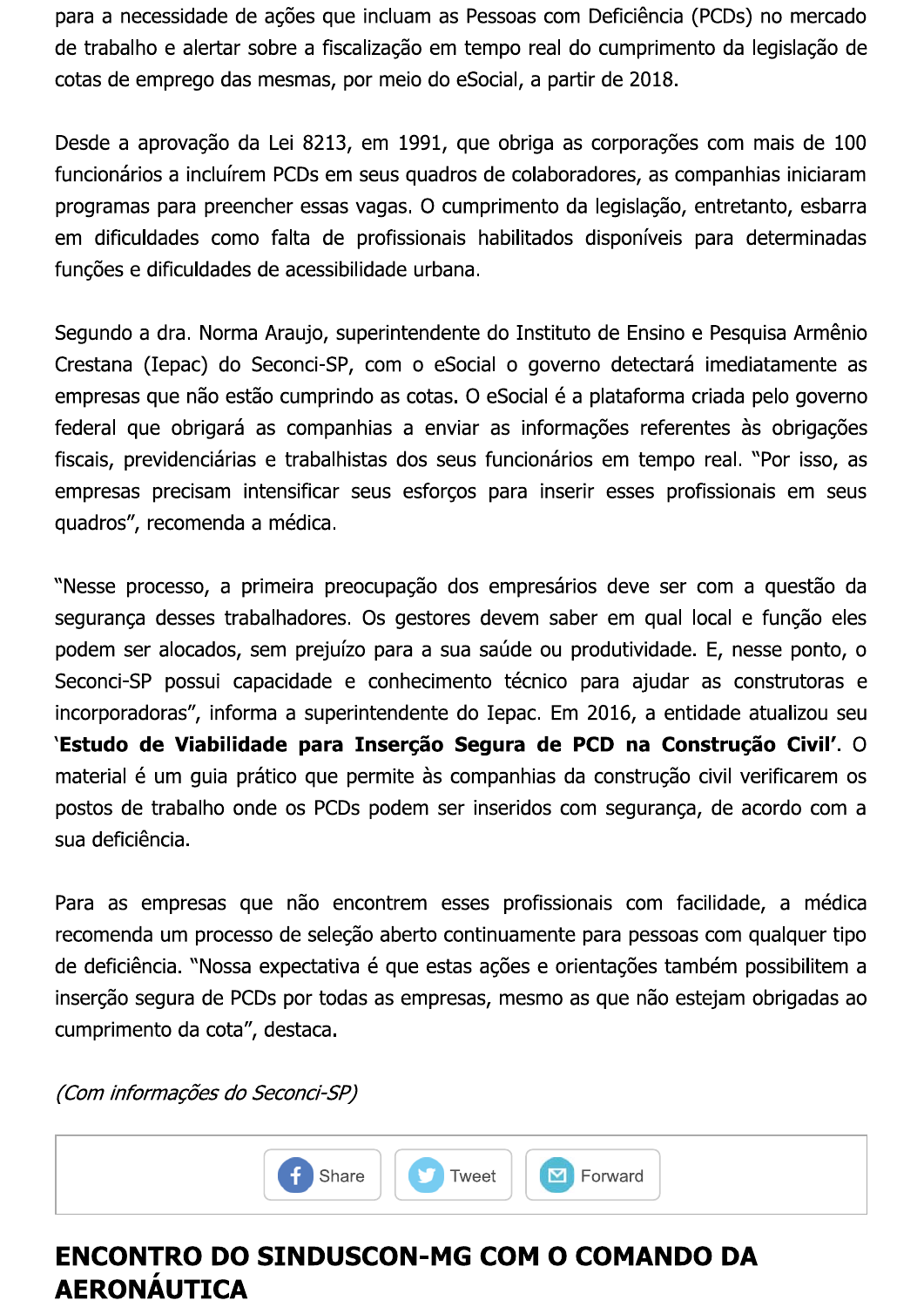

O Sinduscon-MG promove no proximo dia 26 de setembro, das 8n as 12n, no auditorio da Fiemg, em Belo Horizonte (שו), palestra com oficiais da Aeronautica para debater as próximo dia 26 de setembro, das 8h às 12<br>(MG), palestra com oficiais da Aeronáutica<br>Aeronáutica de nº957/GC3, de 09 de julho<br>2015 – específicas para o Aeroporto da<br>2015 – específicas para o Aeroporto da<br>2015 – específicas portarias do Comando da Aeronautica de nº957/GC3, de 09 de juino de 2015, e a nº 04/ICA, de 14 de Juino de 2015 — específicas para o Aeroporto da Pampuina — que ove no próximo dia 26 de setembro, das 8h<br>
sonte (MG), palestra com oficiais da Aeroni<br>
b da Aeronáutica de nº957/GC3, de 09 de<br>
lho de 2015 – específicas para o Aeroport<br>
quanto ao limite de altura aplicado às novas e<br>
ua impuseram restrições quanto ao ilmite de altura aplicado as hovas edificações. le setembro, das 8h às 12h, no auditório da<br>m oficiais da Aeronáutica para debater as<br>957/GC3, de 09 de julho de 2015, e a nº<br>cas para o Aeroporto da Pampulha — que<br>a aplicado às novas edificações.<br>es ao efeito adverso dos O Sinduscon-MG promov<br>Fiemg, em Belo Horizor<br>portarias do Comando d<br>04/ICA, de 14 de Julho<br>impuseram restrições qu<br>A finalidade é dirimir qua<br>no Espaço Aéreo (OPEA:<br>Proteção de Helipontos<br>Pampulha.<br>Para se inscrever, **cliq** róximo dia 26 de setembro, das 8h às 12h, r<br>5), palestra com oficiais da Aeronáutica pa<br>pnáutica de nº957/GC3, de 09 de julho de<br>015 – específicas para o Aeroporto da Par<br>plimite de altura aplicado às novas edificaçõe<br>dúvi

A finalidade e dirimir quaisquer duvidas atinentes ao efeito adverso dos Objetos Projetados no Espaço Aereo (OPEAS) na area de abrangencia do chamado Piano Basico de Zona de Proteção de Helipontos (PBZPAS) dos aeroportos, com foco especial, no setor da France de la proporto da Pampulha<br>
de altura aplicado às novas edificações.<br>
Satinentes ao efeito adverso dos Objetos Proj<br>
abrangência do chamado Plano Básico de Z<br>
os aeroportos, com foco especial, no se Pampulha.

Para se inscrever, **ciique aqui.** 



# SINDUSCON-SP PROMOVE WORKSHOP<sub>,</sub>SOBRE AREAS CONTAMINADAS EM CAMPINAS NO PROXIMO DIA 25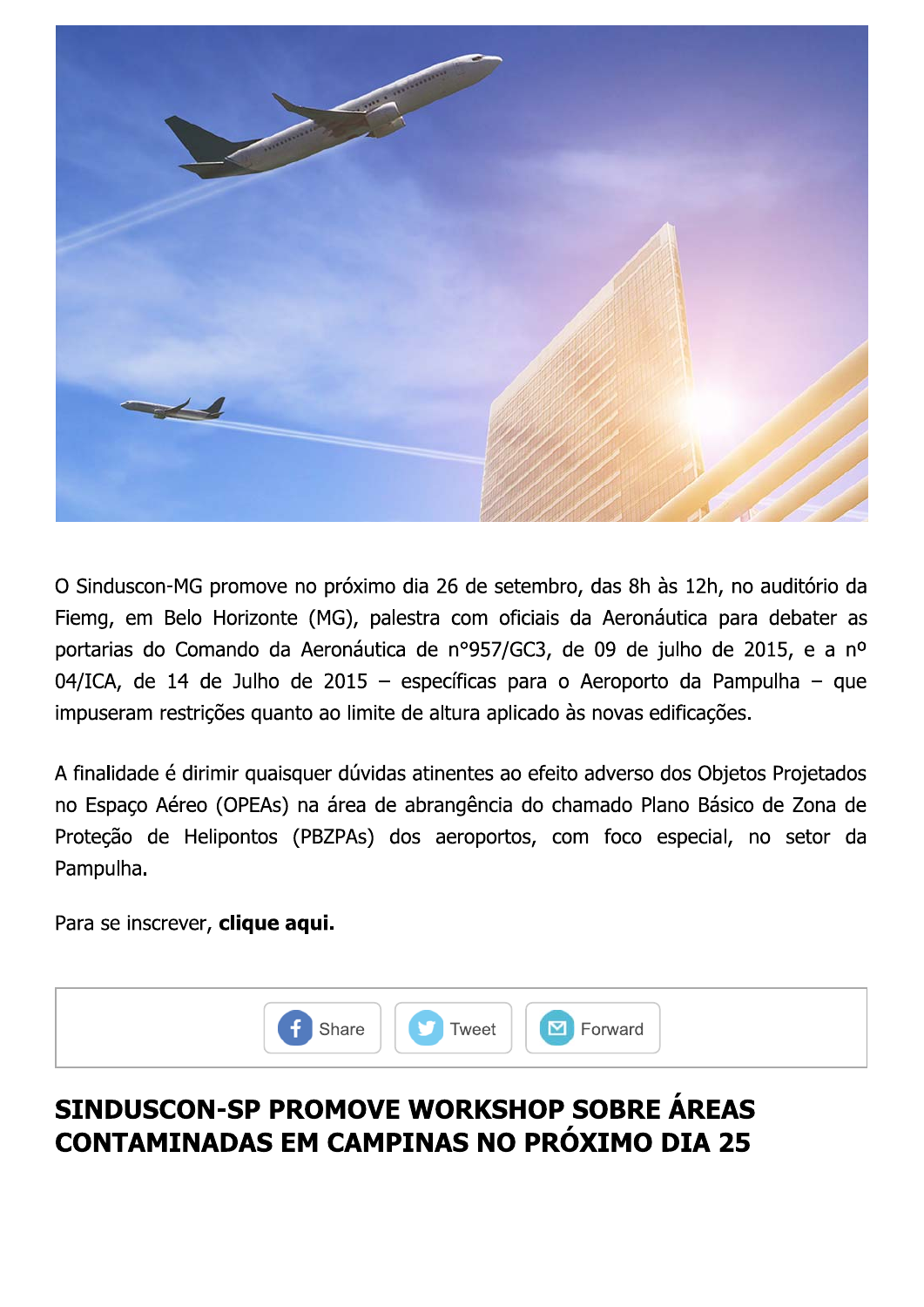

O Sindicato da Indústria da Construção do Estado de São Paulo (SindusCon-SP) promove no próximo dia 25 de setembro, em Campinas (SP), o Workshop Técnico Áreas Contaminadas. A formação tem o intuito de disseminar a decisão 038/2017/C, da Cetesb, sobre a aprovação do Procedimento para a Proteção da Qualidade do Solo e das Águas Subterrâneas.

O workshop contará com as palestras Aplicação da Decisão de Diretoria 38/2017 Cetesb no setor da construção civil, ministrada pelo Dr. Rodrigo Cesar de Araujo Cunha; e Orientações e boas práticas para reabilitação de áreas contaminadas, pelo Me. Rivando Mello. O curso também vai analisar dois cases: Inovação em Remediação Química In-Situ, com o Me. Juliano de Almeida Andrade; e Revitalização de Áreas Contaminadas com combinações de processos térmicos e ISCO, pelo engenheiro Gernot Beutle.

Destinado a empresas ligadas às atividades da construção, incorporação, projetos e áreas contaminadas, o evento vai apresentar orientações, boas práticas e soluções para reabilitação de áreas contaminadas. O workshop também se destina aos profissionais das áreas de engenharia, arquitetura e sustentabilidade. Informações e inscrições pelo email eventos@sindusconsp.com.br ou pelo telefone (11) 3334-5600.